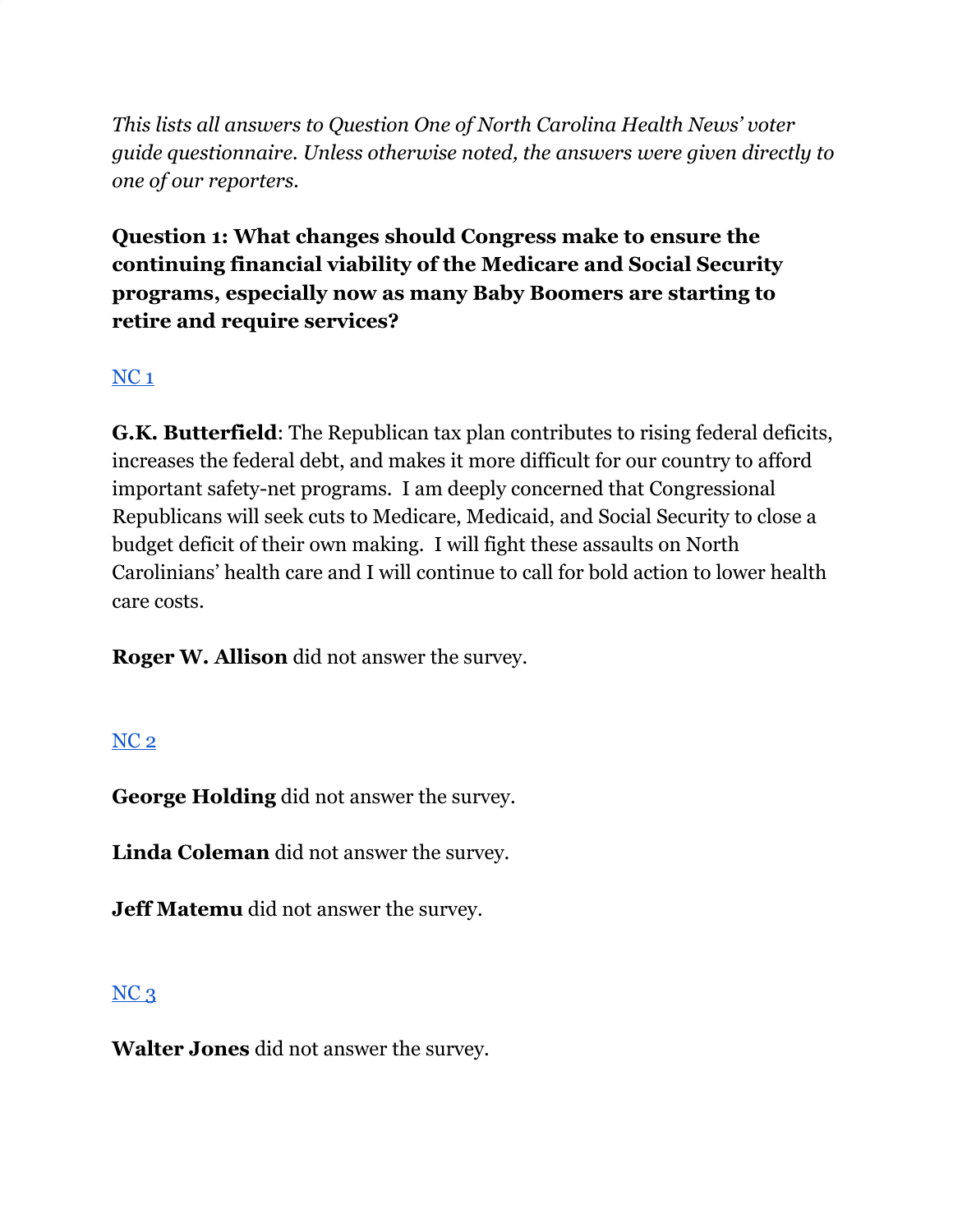# $NC<sub>4</sub>$  $NC<sub>4</sub>$

**David Price:** I am a strong supporter of Social Security, Medicare, and other social safety net programs that have helped strengthen the middle class and ensure a secure retirement for senior citizens. Under the Trump Administration and Republican-controlled Congress, I am more concerned than ever about proposals to privatize Social Security or convert Medicare into a voucher program under the guise of deficit reduction. While balancing the federal budget is important to our nation's economic future, spending reductions should not be made at the expense of economically disadvantaged seniors. That's why I strongly oppose these efforts and any proposals that undermine Social Security and Medicare or otherwise threaten their long-term solvency.

That said, I believe there are various reforms we can make to both programs that would help preserve their viability without undermining their basic promise. Raising or eliminating the taxable earnings cap for Social Security would be an obvious first step. I am also a proponent of allowing individuals aged 55 to 64 to buy into Medicare at-cost, which would strengthen both Medicare and the private insurance market by reallocating risk.

**Barbara Howe**: Medicare and Social Security were flawed ideas from the start. The only possible solution is to gradually wean ourselves off the programs and allow individuals to retake charge of their retirement and their health care. The transition may be painful, but it is necessary. We should do all we can to honor the commitments to those who have been paying into the programs, but we need to start as soon as possible to end the program for current young taxpayers.

**Steve A. Von Loor** did not answer our survey.

#### $NC<sub>5</sub>$  $NC<sub>5</sub>$

**Virginia Foxx** did not answer the survey.

**DD Adams:** These two programs have made a significant contribution to the quality of life for older Americans and by bolstering their economic and health security and helping to lift millions out of poverty.

The 2018 report of Medicare's trustees finds that Medicare's Hospital Insurance (HI) trust fund will remain solvent — that is, able to pay 100 percent of the costs of the hospital insurance coverage that Medicare provides — through 2026.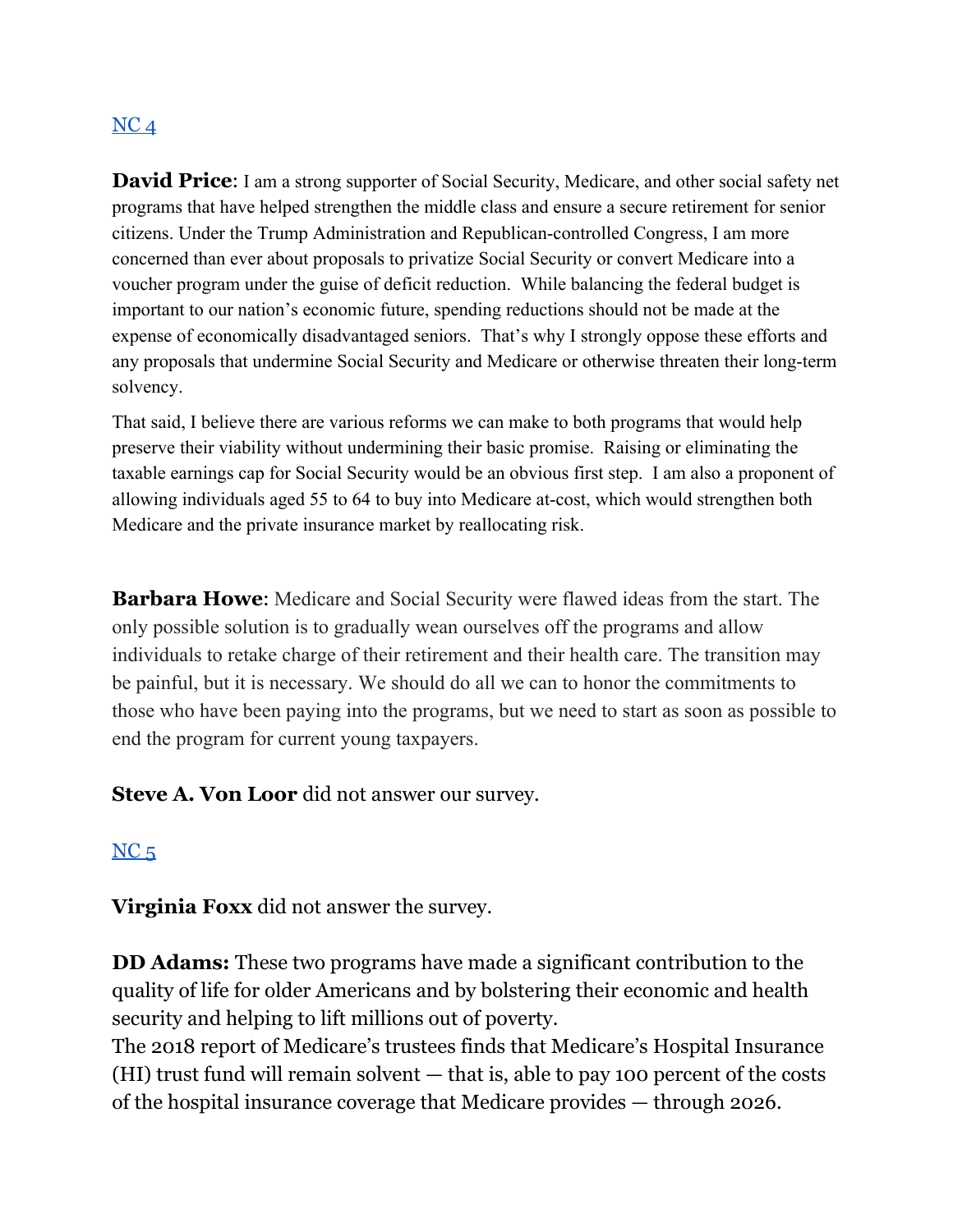However, the 2017 tax law reduces income taxes on Social Security benefits, part of which go to the HI trust fund. Repealing the tax penalty for failing to get health insurance (also part of the tax law) will increase the number of uninsured and increase Medicare payments for uncompensated care. The solutions are difficult.

For Medicare:

- $\cdot$  the eligibility age should be raised to from 65 to 67 to match the age eligible for Social Security benefits
- reinstating the Independent Payment Advisory Board, which was projected to help slow Medicare's cost growth
- the Affordable Care Act (ACA), along with other factors, has significantly improved Medicare's financial outlook, boosting revenues and making the program more efficient so the ACA should be reinstated until such time as we adopt a single payer system.

I agree with the Center for Budget Policy and Priorities when they conclude that "Policymakers and the American public should not be driven into adopting such proposals by misleading claims that Medicare is on the verge of "bankruptcy" or is "unsustainable." Instead, we should pursue a balanced deficit-reduction approach that puts all parts of the budget on the table, including revenues."

For Social Security:

If increasing the tax cap from \$117,000 to \$200,000 would reduce Social Security's funding shortfall by 29 percent

# [NC](https://docs.google.com/document/d/1cAsotr6xS9I-V4NP1ueB3T1dzRsHO07YN2hMv9b4xU0/edit?usp=sharing) 6

**Mark Walker** did not answer our survey.

**Ryan Watts** did not answer our survey.

# [NC](https://docs.google.com/document/d/1QKoGh33FjmS89YNY1wDfJ6fB9ikH0fC117WjizExMhc/edit?usp=sharing) 7

**David Rouzer** did not answer the survey.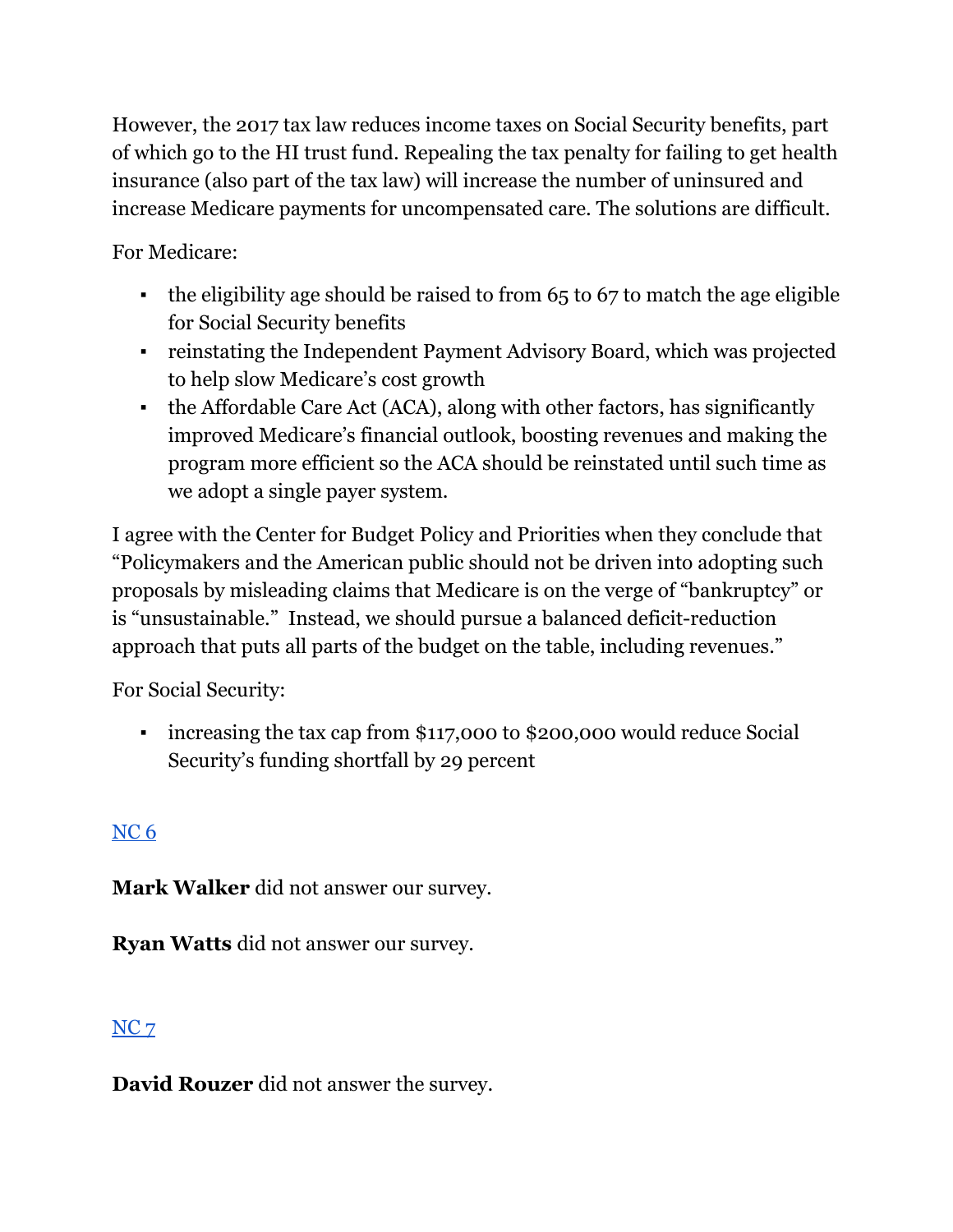**Dr. Kyle Horton**: As an internal medicine doctor who has cared for seniors throughout my career, I understand that we must protect, and actually expand both Medicare and Social Security, which have not kept up with the needs of our seniors and their cost of living. Contrary to what many think, it's important voters realize that the Affordable Care Act (ACA) had actually extended the solvency of Medicare to 2038. In fact, we will need to put back several of the taxes that were recently cut by the GOP on the wealthiest corporations, including the big insurance and pharmaceutical companies, in order to ensure that Medicare doesn't go broke with the debt crisis created. Hardworking Americans should be able to rely that after they paid into these programs, they will be around for the future—in order to do that we will have to adjust the payroll tax to keep pace with inflation and scrap the cap on Social Security income tax limits to ensure that everyone pays their fair share, and our seniors can retire with dignity and security.

#### [NC](https://docs.google.com/document/d/1cAsotr6xS9I-V4NP1ueB3T1dzRsHO07YN2hMv9b4xU0/edit?usp=sharing) 8

**Richard Hudson** did not answer our survey.

**Frank McNeill** did not answer our survey.

# [NC](https://docs.google.com/document/d/1cAsotr6xS9I-V4NP1ueB3T1dzRsHO07YN2hMv9b4xU0/edit?usp=sharing) 9

**Mark Harris**: The first thing we've got to state upfront is that we cannot and will not cut benefits for our seniors for Social Security and Medicare. [For] anyone that is receiving it [or] nearing retirement, we've got to make sure that the plan is solid. I do believe that there's going to be an overhaul [for] a graduated type of system for those that are much younger, that will probably be put in place to make sure that it's solvent. As I understand, left untouched, [Social Security] goes broke in 2032. Medicare much sooner than that, maybe 2028, it would go broke.

[For] everybody who's paid into this system, it is their money [and] we've got to make sure that it's cared for and that they can receive it back. We will need to look at the future of it in terms of options that those in their 20s and early 30s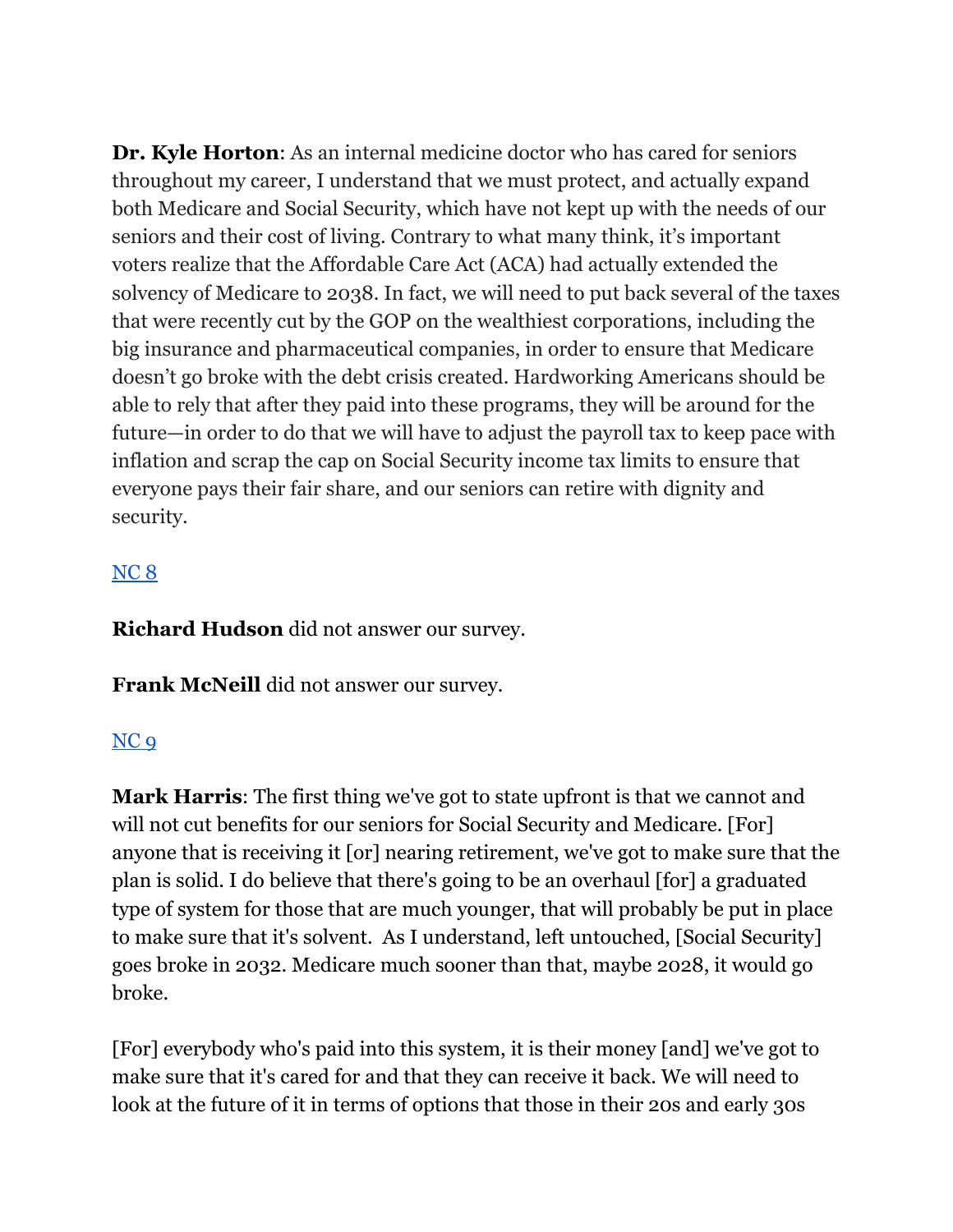now would have about their participation, to really keep it solvent. We've got to make sure our first commitment is that we protect our seniors now, without any cuts to Social Security or Medicare.

**Dan McCready**: Our seniors have paid into Social Security and Medicare over decades, and we must keep those promises. The recent tax legislation, when fully implemented, gives 83% of the benefits to the wealthy and ultra-wealthy and adds \$1.9 trillion to the deficit. We should repeal the portion of the bill that helps the top 1% and use that money to shore up Social Security and Medicare and to cut taxes more for the middle class

**Jeff Scott**: Social Security is not financially viable. It requires structural changes to meet basic standards of soundness and fairness. It must be modified by raising contributions from taxpayers, borrowing money, or lowering benefits. I oppose higher taxes, further indebtedness and undue burdens on young workers. As a financial professional, I have a duty to protect the elderly against false promises and poorly designed retirement plans. Working in Congress, I recognize that the benefit formula must reflect the reality that we are living and working longer.

Medicare is unviable in a different way. The Medicare4All movement made famous by Senator Sanders thinks the program can be scaled up to provide a nationwide single-payer plan. Medicare's administration costs are low because the program has failed to effectively monitor waste, fraud and abuse. The Federal government's inadequate management will continue to promote runaway costs and jeopardize the provision of decent, basic care for seniors at the right price.

# [NC](https://docs.google.com/document/d/1EwcDTcuh6JGaw8mrxqMd1mif60VC1AoJttBCXQFIKtA/edit?usp=sharing) 10

**Patrick McHenry** did not answer our survey.

**David Wilson Brown**: Increase the cap for social security. I think there's no reason why we even have a cap on Social Security to collect and make a huge differential in its viability going forward. Right now there's a cap. It's too low for sure and there really should not be one in place because that has a major impact on how much money is coming into the system. Especially with how much longer we're living. I think it's a necessary fix.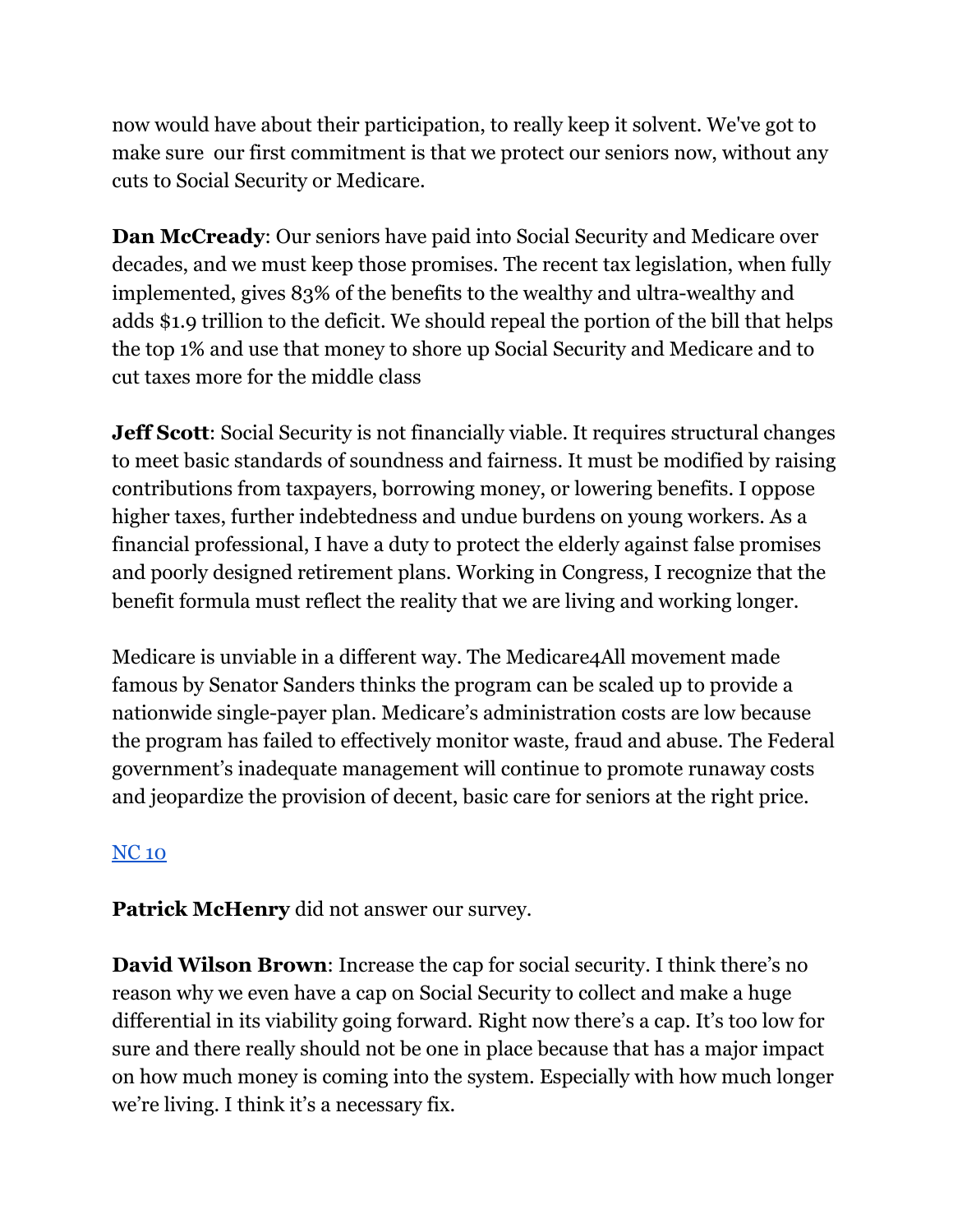#### [NC](https://docs.google.com/document/d/1EwcDTcuh6JGaw8mrxqMd1mif60VC1AoJttBCXQFIKtA/edit?usp=sharing) 11

**Mark Meadows** did not answer our survey.

**Clifton B. Ingram** did not answer our survey.

**Phillip Price**: With Social Security I think that what we need is to remove the cap, the income cap, for those that are paying into social security. I think that the answer to Social Security is a much broader issue than just one or two things that can be done to fix it. My platform of bringing better jobs with bigger paychecks to Western North Carolina as the bigger picture of Social Security. If we can increase wages, bring wages to a more of living wages and provide opportunities and jobs in industries that are going to pay a living wage, then the Social Security taxes that will be collected will be greatly increased just because of the fact that people will be raising the tax base by improving people's wages across the board.

#### [NC](https://docs.google.com/document/d/1EwcDTcuh6JGaw8mrxqMd1mif60VC1AoJttBCXQFIKtA/edit?usp=sharing) 12

**Alma Adams**: I always tell folks, you want to make good policy, you have to have good people who understand why it's important for the people. In North Carolina, we have a lot of elderly people, that people would reach that retirement age, including myself. What's important for them to know they paid into social security, [and] it should be available for them when they need it. We've got over 400,000 people in our state who don't have [healthcare]; we did not expand Medicaid in the state. I think that was very foolish on the part of the General Assembly. I fought for them to do it and they didn't. And that's why I say you got to have people understand it. I didn't grow up with healthcare. My sister had sickle cell, she passed away at age 26. We always had to get her healthcare from the emergency room. No one should have to do that. Everyone should have health care, and it's not a partisan issue. If you're sick, you need to see a doctor, then that becomes important, more important than what your party affiliation is.

**Paul Wright** did not answer our survey, but provided a statement.